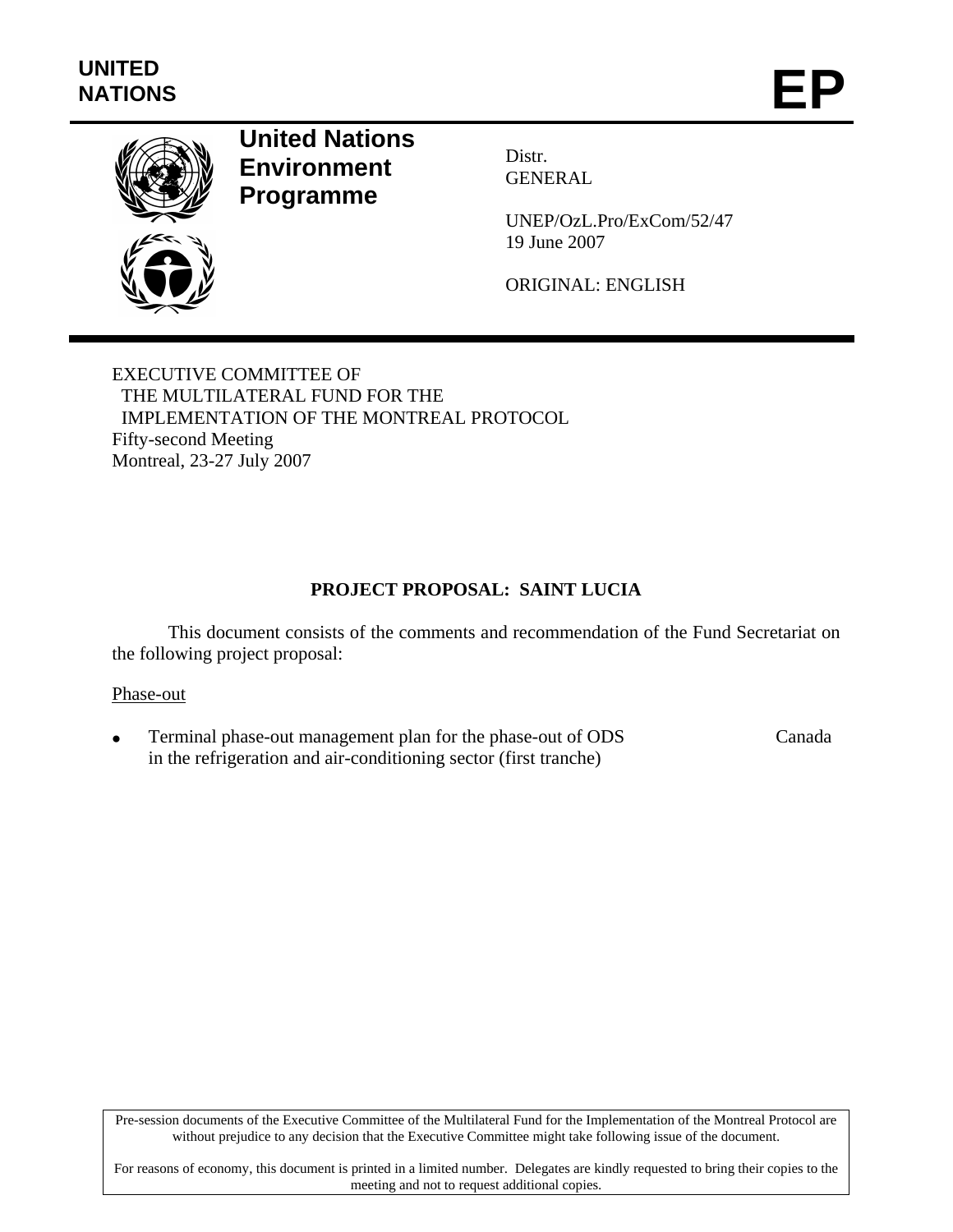#### **PROJECT EVALUATION SHEET – MULTI-YEAR PROJECTS SAINT LUCIA**

#### **PROJECT TITLE BILATERAL/IMPLEMENTING AGENCY**

| Terminal phase-out management plan for the phase-out of ODS in the refrigeration and | Canada |
|--------------------------------------------------------------------------------------|--------|
| air-conditioning sector (first tranche)                                              |        |

#### **SUB-PROJECT TITLES**

| (a) Establishment of a monitoring, evaluation and reporting mechanism             | Canada |
|-----------------------------------------------------------------------------------|--------|
| (b) Investment interventions and technicians training                             | Canada |
| (c) Strengthening the compliance and enforcement framework to facilitate a smooth | Canada |
| transition to a CFC-free economy                                                  |        |

| NATIONAL CO-ORDINATING AGENCY: | National Ozone Unit, Ministry of Economic Affairs |  |
|--------------------------------|---------------------------------------------------|--|
|                                | and Economic Planning, National Development and   |  |
|                                | the Public Service                                |  |

#### **LATEST REPORTED CONSUMPTION DATA FOR ODS ADDRESSED IN PROJECT**

#### **A: ARTICLE-7 DATA (ODP TONNES, 2006, AS OF JUNE 2007)**

| v.v |  |
|-----|--|
|     |  |

#### **B: COUNTRY PROGRAMME SECTORAL DATA (ODP TONNES, 2006, AS OF JUNE 2007)**

| ODS      | Aerosol | Foam | Ref. Mfg. | Ref. Servicing | Solvents | Process agent | Fumigant |
|----------|---------|------|-----------|----------------|----------|---------------|----------|
| $CFC-12$ |         |      |           |                |          |               |          |
| CFC-115  |         |      |           |                |          |               |          |

#### **CFC consumption remaining eligible for funding (ODP tonnes)**

**CURRENT YEAR BUSINESS PLAN:** Total funding US \$113,000: total phase-out 0.0 ODP tonnes.

|                                         | PROJECT DATA<br>2007<br>2008<br>2009<br>2010  |         |     | Total  |     |         |
|-----------------------------------------|-----------------------------------------------|---------|-----|--------|-----|---------|
| <b>CFCs</b>                             | <b>Montreal Protocol limits</b>               | 1.2     | 1.2 | 1.2    | 0.0 |         |
| (ODP)                                   |                                               |         |     |        |     |         |
| tonnes)                                 |                                               |         |     |        |     |         |
|                                         | Annual consumption limit                      | 1.2     | 1.2 | 1.2    | 0.0 |         |
|                                         | Annual phase-out from ongoing projects        |         |     |        |     |         |
|                                         | Annual phase-out newly addressed              | 0.0     | 0.0 | 1.2    | 0.0 | 1.2     |
|                                         | Annual unfunded phase-out                     |         |     |        |     |         |
|                                         | <b>TOTAL ODS CONSUMPTION TO BE PHASED OUT</b> |         |     |        |     |         |
|                                         | Total ODS consumption to be phased-in (HCFCs) |         |     |        |     |         |
|                                         | Final project costs (US \$):                  |         |     |        |     |         |
|                                         | Funding for Canada                            | 156,000 |     | 49,000 |     | 205,000 |
|                                         | <b>Total project funding</b>                  | 156,000 |     | 49,000 |     | 205,000 |
|                                         | Final support costs (US \$):                  |         |     |        |     |         |
| Support cost for Canada                 |                                               | 20,280  |     | 6,370  |     | 26,650  |
|                                         | <b>Total support costs</b>                    |         |     | 6,370  |     | 26,650  |
| TOTAL COST TO MULTILATERAL FUND (US \$) |                                               | 176,280 |     | 55,370 |     | 231,560 |
|                                         | Final project cost effectiveness (US \$/kg)   |         |     |        |     |         |

**FUNDING REQUEST:** Approval of funding for the first tranche (2007) as indicated above.

| <b>SECRETARIAT'S RECOMMENDATION</b><br>addr<br>эншке<br>$\begin{array}{c} \begin{array}{c} \begin{array}{c} \begin{array}{c} \end{array} \\ \end{array} \end{array} \end{array} \end{array} \end{array} \end{array} \begin{array}{c} \begin{array}{c} \begin{array}{c} \end{array} \end{array} \end{array} \begin{array}{c} \begin{array}{c} \begin{array}{c} \end{array} \end{array} \end{array} \end{array} \begin{array}{c} \begin{array}{c} \begin{array}{c} \end{array} \end{array} \end{array} \begin{array}{c} \begin{array}{c} \end{array} \end{array} \end{array} \begin{array}{c} \begin{array}{c}$ |
|---------------------------------------------------------------------------------------------------------------------------------------------------------------------------------------------------------------------------------------------------------------------------------------------------------------------------------------------------------------------------------------------------------------------------------------------------------------------------------------------------------------------------------------------------------------------------------------------------------------|
|---------------------------------------------------------------------------------------------------------------------------------------------------------------------------------------------------------------------------------------------------------------------------------------------------------------------------------------------------------------------------------------------------------------------------------------------------------------------------------------------------------------------------------------------------------------------------------------------------------------|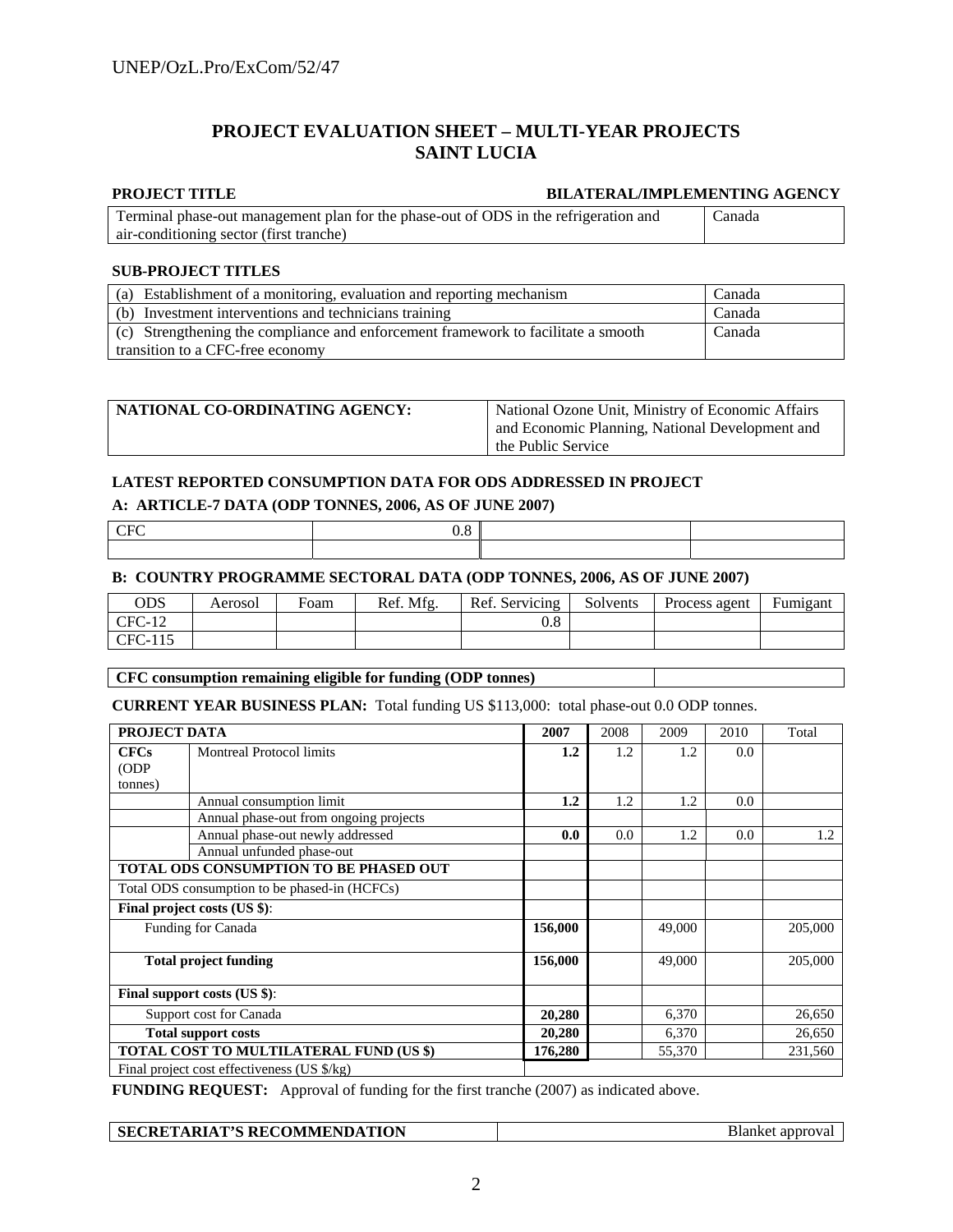### **PROJECT DESCRIPTION**

1. On behalf of the Government of Saint Lucia, the Government of Canada has submitted a terminal phase-out management plan (TPMP) for the phase-out of ODS in the refrigeration and air-conditioning sector for consideration by the Executive Committee at its 52nd Meeting. The total cost of the Saint Lucia TPMP is US \$205,000 plus agency support costs of US \$26,650 for the Government of Canada. The CFC baseline for compliance is 8.3 ODP tonnes.

### **Background**

2. In regard to the phase-out of CFCs in Saint Lucia's refrigeration servicing sector, the Executive Committee allocated US \$146,900 to the Government of Canada for the implementation of ODS control measures, training programmes for customs officers and refrigeration service technicians, and the establishment of a recovery and recycling network at its 23rd Meeting (paragraphs 8 to 23 of document UNEP/OzL.Pro/ExCom/23/18). An additional US \$82,999 was also allocated to the Government of Canada for the refrigerant management plan (RMP) update at the 41st Meeting (UNEP/OzL.Pro/ExCom/41/55).

3. Implementation of the activities in the refrigeration servicing sector has resulted in the training of 92 refrigeration service technicians from the formal sector in good servicing practices, and 37 customs officers. It also led to the distribution of leak detectors and identification kits for the customs department, the establishment of a recovery and recycling network consisting of 17 recovery machines and one recovery/recycling centre, and several public awareness and information dissemination activities. So far, 0.6 ODP tonnes of CFCs and 1.55 metric tonnes of HCFC-22 and HFC-134a have been recovered and reused. During the preparation of the TPMP, it was found that some technicians routinely retrofit CFC-based refrigeration systems to alternative refrigerants (mainly HFC-134a or HFC-400 blends) when the systems are being repaired.

### **Policy and legislation**

4. The Government of Saint Lucia has introduced Ministerial Orders to control ODS consumption. An ODS licensing system has been in operation since 2002. The Government of Saint Lucia has also taken a policy decision to attempt to advance the CFC phase-out deadline to 1 January 2009, to give the refrigeration servicing sector and the Government one year (2009) to manage zero consumption while support under the proposed agreement is still available from the Fund. It has been agreed with all CFC importers and servicing workshops that no CFC quotas will be issued for 2009. The Government of Saint Lucia will reserve the right to import CFCs in 2009 in accordance with the allowable levels under the Protocol, in the unlikely event that CFCs would be needed to address demand that cannot be met from retrofitting or recovery activities.

### **Refrigeration servicing sector**

5. Of the total 1.4 ODP tonnes of CFC used in the refrigeration servicing sector in 2006, 0.4 ODP tonnes were used for servicing domestic refrigerators, 0.2 ODP tonnes for commercial and industrial refrigeration systems, and 0.8 ODP tonnes for MAC units. There are approximately 230 refrigeration technicians in the country, of whom some 56 per cent are in the formal sector. Approximately 40 per cent of technicians have received formal training. There are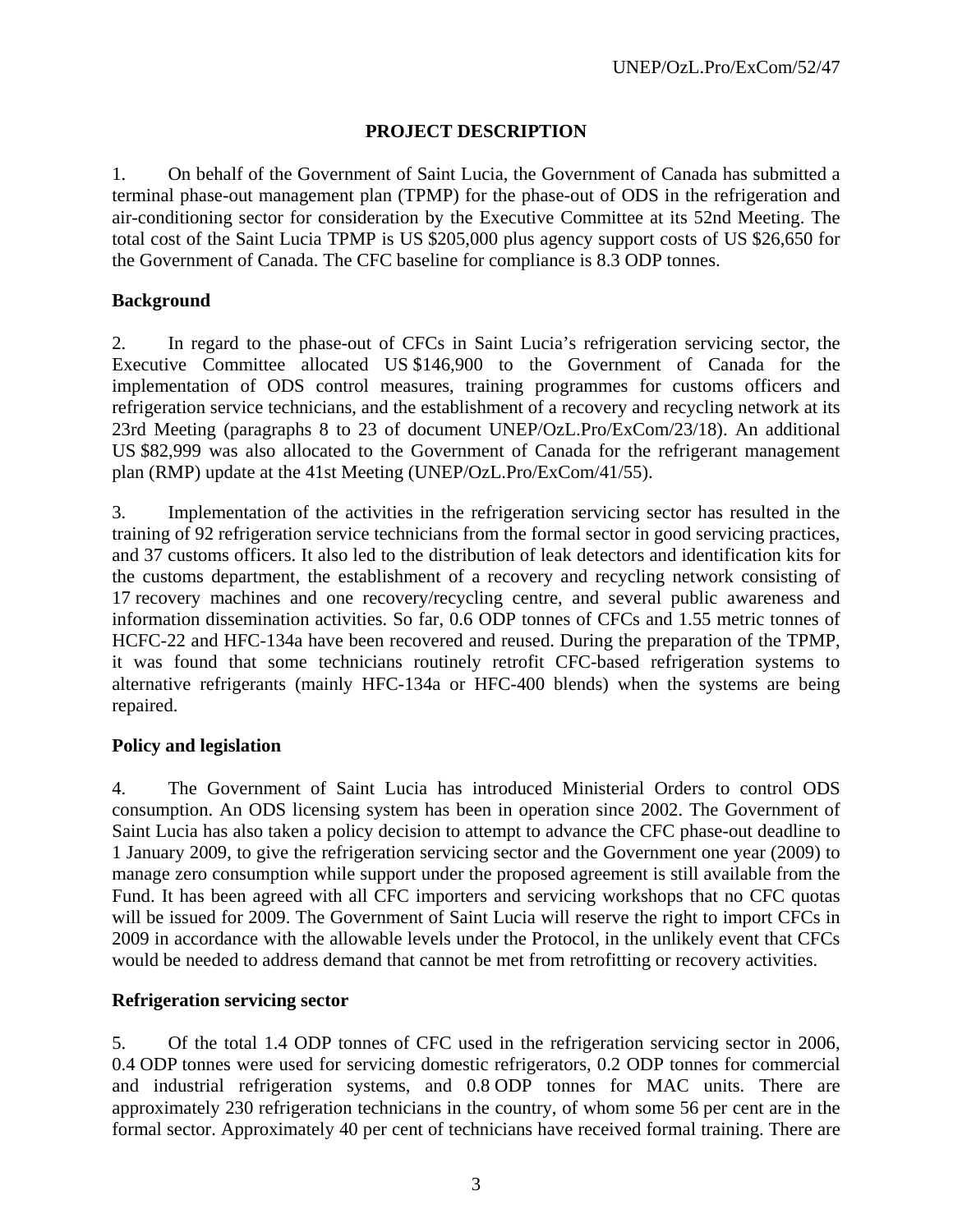22 large service workshops in the country. Repairs of MAC systems are carried out by two car dealerships, and by technicians from both the formal and informal sectors.

6. The current prices of refrigerants per kg are: US \$7.52 for CFC-12, US \$16.34 for HFC-134a, US \$5.45 for HCFC-22, and US \$16.34 for R404a and R409.

#### **Activities proposed in the TPMP**

- 7. The following activities are proposed to be implemented through the TPMP project:
	- (a) Strengthening the enforcement and compliance framework through training of customs officers, and providing detection equipment; adjusting Montreal Protocol regulations; implementing a network for prevention of illegal ODS trade; and establishing an association of refrigeration technicians;
	- (b) Providing servicing tools and equipment to refrigeration technicians to improve servicing practices; and further training for technicians, including the use of drop-in refrigerants; and
	- (c) Establishing a monitoring, evaluation and reporting mechanism that will help the implementation of the TPMP.
- 8. A detailed work plan for 2007 has been submitted with the TPMP proposal.

### **SECRETARIAT'S COMMENTS AND RECOMMENDATION**

### **COMMENTS**

9. The 2005 CFC consumption reported by the Government of Saint Lucia under Article 7 of the Protocol of 1.5 ODP tonnes was already 2.7 ODP tonnes below the Protocol's maximum allowable level of consumption for that year of 4.2 ODP tonnes, and just 0.3 ODP tonnes above the 2007 allowable level of consumption (i.e., 1.2 ODP tonnes). CFC consumption levels in 2006 have been estimated at 1.4 ODP tonnes.

10. The Secretariat discussed technical issues related to the potential servicing of HFC-134a based MAC units with CFC-12, taking into consideration the lower price of CFC-12. It also asked about measures that the Government of Saint Lucia might introduce to favour the use of non-CFC refrigerants, as the current price of CFC-12 is about half that of any other alternative refrigerant. The Government of Canada indicated that, based on experience to date and on consultations with servicing technicians during TPMP preparation, the Government of Saint Lucia is confident that it can meet its CFC phase-out commitments through the implementation of the TPMP project. Technicians have indicated that, as long as they have the training and equipment required, they will be able to make an effective transition to non-CFC technologies through recovery and retrofitting without the need for additional measures to favour the use of non-CFC refrigerants. The fact that the price of CFCs is lower than the price of HFCs is not considered to be a disincentive to retrofitting because, according to technicians, the decision to retrofit is most often taken by the technicians and servicing workshops themselves and not the owners of the systems.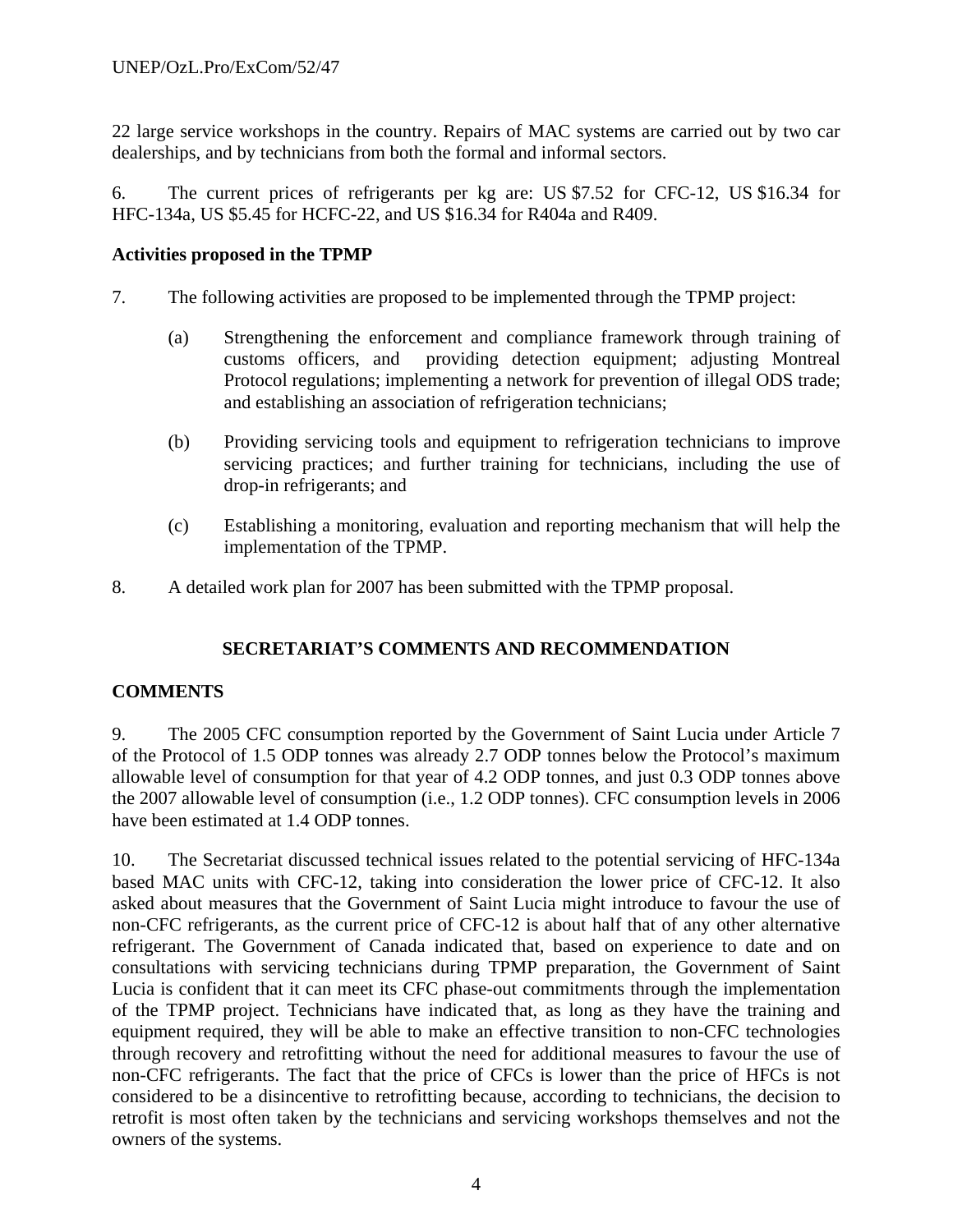### **Agreement**

11. The Government of Saint Lucia submitted a draft agreement between the Government and the Executive Committee setting out the conditions for the complete phase-out of CFCs in Saint Lucia, which is contained in the annex to the present document.

### **RECOMMENDATION**

12. The Secretariat recommends blanket approval of the terminal phase-out management plan for the phase-out of ODS in the refrigeration and air-conditioning sector for Saint Lucia. The Executive Committee may wish to:

- (a) Approve, in principle, the terminal phase-out management plan for Saint Lucia at the amount of US \$205,000 plus agency support costs of US \$26,650 for the Government of Canada;
- (b) Approve the draft agreement between the Government of Saint Lucia and the Executive Committee for the implementation of the terminal phase-out management plan, as contained in Annex I to this document;
- (c) Urge the Government of Canada to take full account of the requirements of decisions 41/100 and 49/6 during the implementation of the terminal phase-out management plan; and
- (d) Approve the first tranche of the plan at the funding levels shown in the table below:

|     | <b>Project Title</b>                       | <b>Project Funding</b><br>(US \$) | <b>Support Cost</b><br>(US \$) | Implementing<br>Agency |
|-----|--------------------------------------------|-----------------------------------|--------------------------------|------------------------|
| (a) | Terminal phase-out management plan for the | 156.000                           | 20,280                         | Canada                 |
|     | phase-out of ODS in the refrigeration and  |                                   |                                |                        |
|     | air-conditioning sector (first tranche)    |                                   |                                |                        |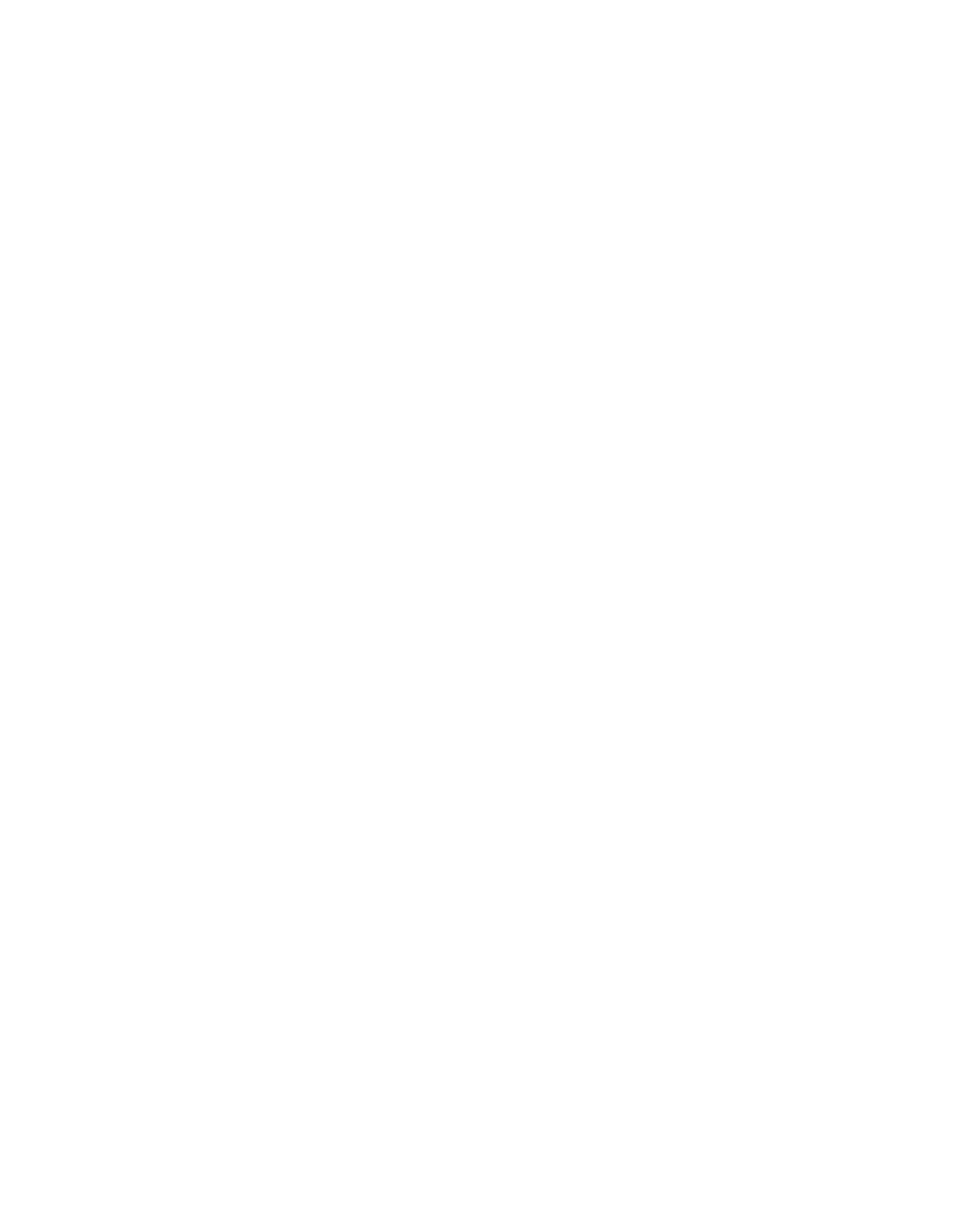#### **Annex I**

#### **DRAFT AGREEMENT BETWEEN SAINT LUCIA AND THE EXECUTIVE COMMITTEE OF THE MULTILATERAL FUND FOR THE PHASE-OUT OF OZONE-DEPLETING SUBSTANCES**

1. This Agreement represents the understanding of the Government of Saint Lucia (the "Country") and the Executive Committee with respect to the complete phase-out of controlled use of the ozone-depleting substances set out in Appendix 1-A (the "Substances") prior to 1 January 2010 in compliance with Protocol schedules.

2. The Country agrees to meet the annual consumption limits of the Substances as set out in row 2 of Appendix 2-A (the "Targets, and Funding") in this Agreement. The Country accepts that, by its acceptance of this Agreement and performance by the Executive Committee of its funding obligations described in paragraph 3, it is precluded from applying for or receiving further funding from the Multilateral Fund in respect to the Substances.

3. Subject to compliance by the Country with its obligations set out in this Agreement, the Executive Committee agrees in principle to provide the funding set out in row 4 of Appendix 2-A (the "Targets, and Funding") to the Country. The Executive Committee will, in principle, provide this funding at the Executive Committee meetings specified in Appendix 3-A (the "Funding Approval Schedule").

4. The Country will meet the consumption limits for each of the Substances as indicated in Appendix 2 -A. It will also accept independent verification by the relevant implementing agency of achievement of these consumption limits as described in sub-paragraph 5(b) of this Agreement.

5. The Executive Committee will not provide the Funding in accordance with the Funding Approval Schedule unless the Country satisfies the following conditions at least 60 days prior to the applicable Executive Committee meeting set out in the Funding Approval Schedule:

- (a) That the Country has met the Targets for the applicable year;
- (b) That the meeting of these Targets will be independently verified, if requested by the Executive Committee consistent with paragraph (d) of decision 45/54;
- (c) That the Country has substantially completed all actions set out in the last annual implementation programme; and
- (d) That the Country has submitted and received endorsement from the Executive Committee for an annual implementation programme in the form of Appendix 4-A (the "Format of Annual Implementation Programme") in respect of the year for which tranche funding is being requested.

6. The Country will ensure that it conducts accurate monitoring of its activities under this Agreement. The institutions set out in Appendix 5-A (the "Monitoring Institutions and Roles") will monitor and report on that monitoring in accordance with the roles and responsibilities set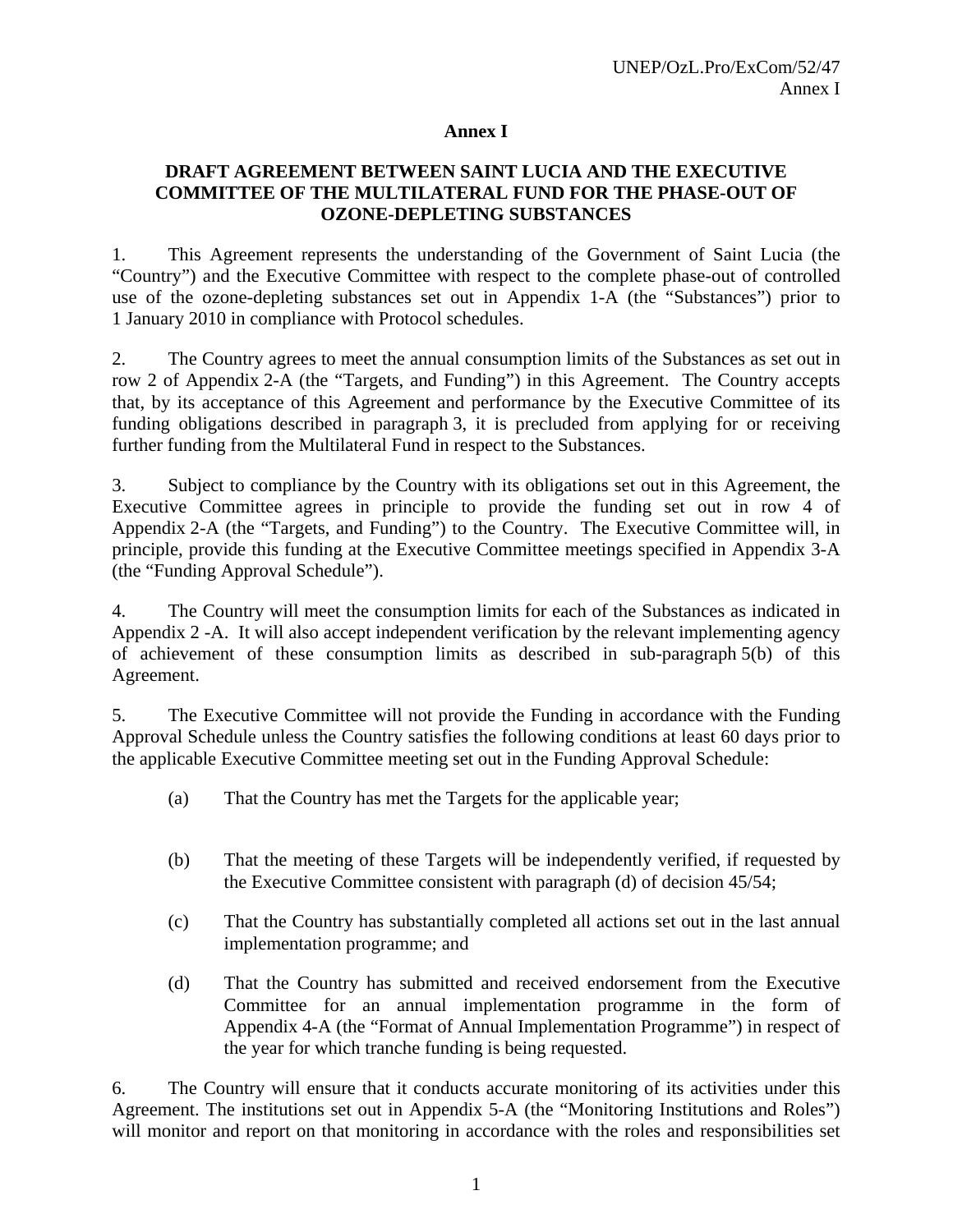out in Appendix 5-A. This monitoring will also be subject to independent verification as described in sub-paragraph 5(b).

7. While the Funding was determined on the basis of estimates of the needs of the Country to carry out its obligations under this Agreement, the Executive Committee agrees that the Country may have the flexibility to reallocate the approved funds, or part of the funds, according to the evolving circumstances to achieve the goals prescribed under this Agreement. Reallocations categorized as major changes must be documented in advance in the next annual implementation programme and endorsed by the Executive Committee as described in sub-paragraph 5(d). Reallocations not categorized as major changes may be incorporated in the approved annual implementation programme, under implementation at the time, and reported to the Executive Committee in the report on implementation of the annual implementation programme.

8. Specific attention will be paid to the execution of the activities in the refrigeration-servicing sub-sector, in particular:

- (a) The Country would use the flexibility available under this Agreement to address specific needs that might arise during project implementation;
- (b) The technical assistance programme for the refrigeration-servicing sub-sector will be implemented in stages so that remaining resources can be diverted to other phase-out activities such as additional training or procurement of service tools in cases where the proposed results are not achieved, and will be closely monitored in accordance with Appendix 5-A of this Agreement; and
- (c) The Country and the implementing agencies will take full account of the requirements of decisions 41/100 and 49/6 during the implementation of the plan.

9. The Country agrees to assume overall responsibility for the management and implementation of this Agreement and of all activities undertaken by it or on its behalf to fulfill the obligations under this Agreement. Canada has agreed to be the lead implementing agency (the "Lead IA"). The Lead IA will be responsible for carrying out the activities listed in Appendix 6-A including but not limited to independent verification as per sub-paragraph 5(b). The Country also agrees to periodic evaluations, which might be carried out under the monitoring and evaluation work programmes of the Multilateral Fund. The Executive Committee agrees, in principle, to provide the Lead IA with the fees set out in row 5 of Appendix 2-A.

10. Should the Country, for any reason, not meet the Targets for the elimination of the Substances set out in Appendix 2-A of the Montreal Protocol or otherwise does not comply with this Agreement, then the Country agrees that it will not be entitled to the Funding in accordance with the Funding Approval Schedule. At the discretion of the Executive Committee, funding will be reinstated according to a revised funding approval schedule determined by the Executive Committee after the Country has demonstrated that it has satisfied all of its obligations that were due to be met prior to receipt of the next tranche of funding under the Funding Approval Schedule. The Country acknowledges that the Executive Committee may reduce the amount of the Funding by the amounts set out in Appendix 7-A in respect of each ODP tonne of reductions in consumption not achieved in any one year.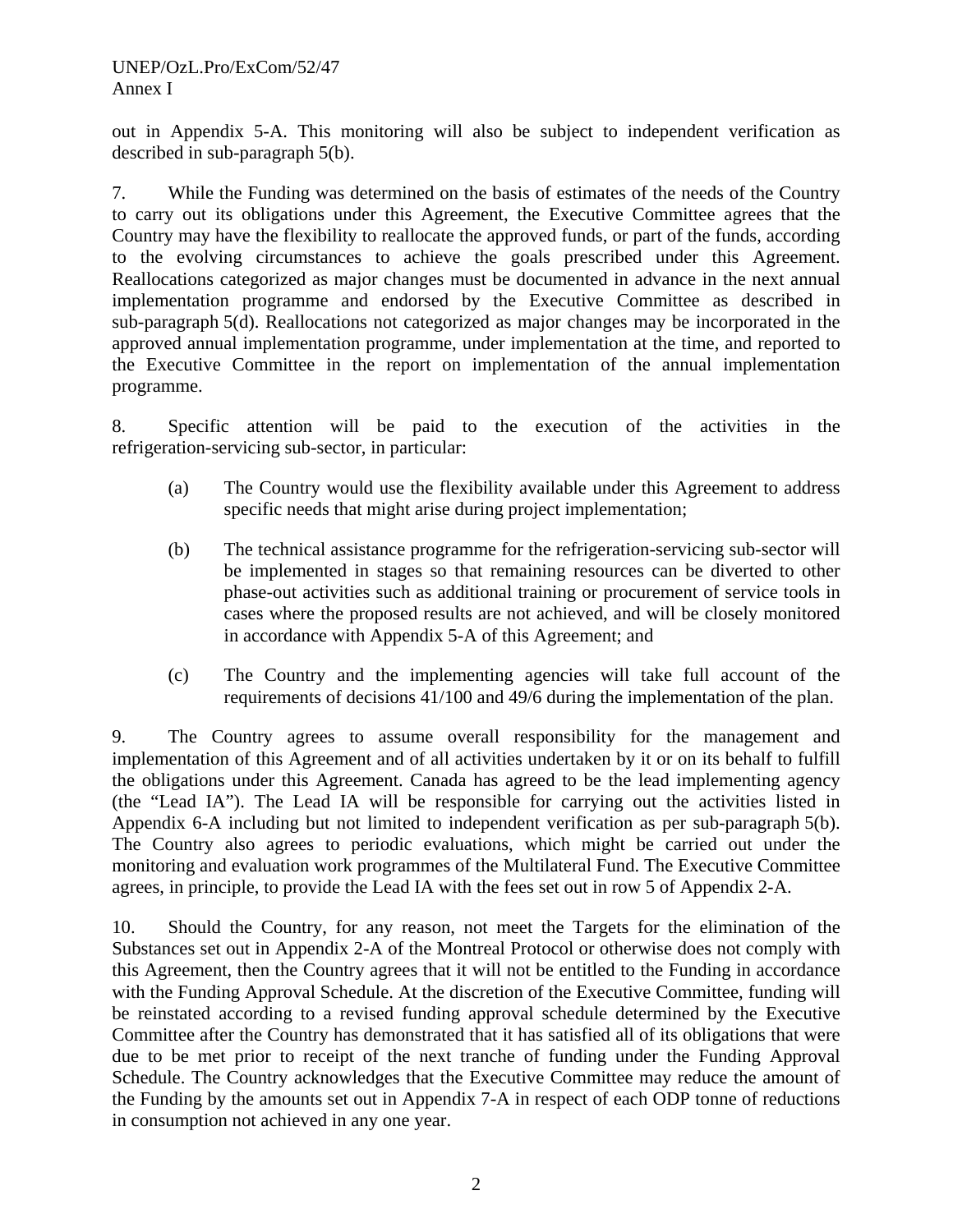11. The funding components of this Agreement will not be modified on the basis of any future Executive Committee decision that may affect the funding of any other consumption sector projects or any other related activities in the Country.

12. The Country will comply with any reasonable request of the Executive Committee and the Lead IA to facilitate implementation of this Agreement. In particular, it will provide the Lead IA with access to information necessary to verify compliance with this Agreement.

13. All of the agreements set out in this Agreement are undertaken solely within the context of the Montreal Protocol and as specified in this Agreement. All terms used in this Agreement have the meaning ascribed to them in the Protocol unless otherwise defined herein.

#### **APPENDICES**

#### **APPENDIX 1-A: THE SUBSTANCES**

| √nnex A | $\tau$ roup. | CFC-12, CFC-115<br>'FC |
|---------|--------------|------------------------|
|         |              |                        |

#### **APPENDIX 2-A: THE TARGETS, AND FUNDING**

|                                            | 2007 | 2008    | 2009   | 2010 | <b>Total</b> |
|--------------------------------------------|------|---------|--------|------|--------------|
| 1. Montreal Protocol consumption limits of | 1.2  | 1.2     | 1.2    | 0.0  |              |
| Annex A, Group I substances (ODP tonnes)   |      |         |        |      |              |
| 2. Maximum allowable consumption of        | 1.2  |         | 1.2    | 0.0  |              |
| Annex A, Group I substances (ODP tonnes)   |      |         |        |      |              |
| 3. New reduction under plan (ODP tonnes)   |      | 0.0     | 1.2    | 0.0  |              |
| 4. Lead IA agreed funding (US \$)          |      | 156,000 | 49,000 |      | 205,000      |
| 5. Lead IA support costs (US \$)           |      | 20,280  | 6,370  |      | 26,650       |
| 6. Grand total agreed funding (US \$)      |      | 176,280 | 55,370 |      | 231,560      |

### **APPENDIX 3-A: FUNDING APPROVAL SCHEDULE**

1. Funding for the second tranche will be considered for approval at the second meeting of 2008. In case the Executive Committee requires verification of the achievements of the targets in the TPMP, it is understood that the approval or disbursement of the tranche might be delayed until the verification is completed and has been reviewed.

### **APPENDIX 4-A: FORMAT OF ANNUAL IMPLEMENTATION PROGRAMME**

| Data                                         |  |
|----------------------------------------------|--|
| Country                                      |  |
| Year of plan                                 |  |
| # of years completed                         |  |
| # of years remaining under the plan          |  |
| Target ODS consumption of the preceding year |  |
| Target ODS consumption of the year of plan   |  |
| Level of funding requested                   |  |
| Lead implementing agency                     |  |
| Cooperating agency(ies)                      |  |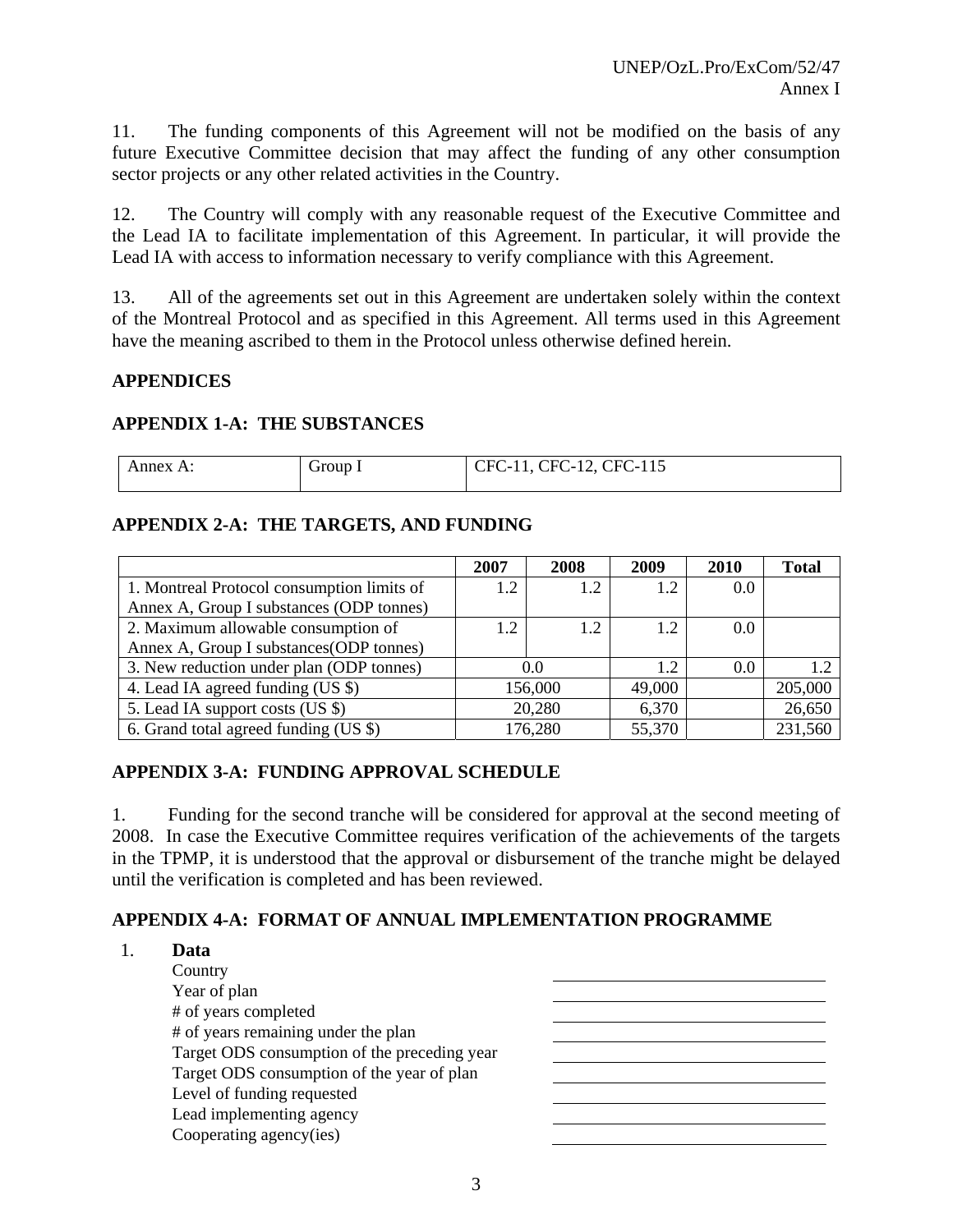#### UNEP/OzL.Pro/ExCom/52/47 Annex I

#### 2. **Targets**

|               | <b>Indicators</b> | <b>Preceding year</b> | Year of plan | <b>Reduction</b> |
|---------------|-------------------|-----------------------|--------------|------------------|
| Supply of ODS | Import            |                       |              |                  |
|               | Total $(1)$       |                       |              |                  |
| Demand of ODS | Manufacturing     |                       |              |                  |
|               | Servicing         |                       |              |                  |
|               | Stockpiling       |                       |              |                  |
|               | Total $(2)$       |                       |              |                  |

#### 3. **Industry Action**

| <b>Sector</b> | <b>Consumption</b><br>preceding year<br>(1) | <b>Consumption</b><br>year of plan<br>(2) | <b>Reduction</b><br>within year of<br>plan $(1) - (2)$ | Number of<br>projects<br>completed | Number of<br>servicing<br>related<br>activities | <b>ODS</b><br>phase-out (in)<br><b>ODP</b> tonnes) |
|---------------|---------------------------------------------|-------------------------------------------|--------------------------------------------------------|------------------------------------|-------------------------------------------------|----------------------------------------------------|
| Manufacturing |                                             |                                           |                                                        |                                    |                                                 |                                                    |
| Total         |                                             |                                           |                                                        |                                    |                                                 |                                                    |
|               |                                             |                                           |                                                        |                                    |                                                 |                                                    |
| Refrigeration |                                             |                                           |                                                        |                                    |                                                 |                                                    |
| Total         |                                             |                                           |                                                        |                                    |                                                 |                                                    |
| Grand total   |                                             |                                           |                                                        |                                    |                                                 |                                                    |

#### 4. **Technical Assistance**

Proposed Activity: Objective: Target Group: Impact:

#### 5. **Government Action**

| <b>Policy/Activity planned</b>                        | <b>Schedule of implementation</b> |
|-------------------------------------------------------|-----------------------------------|
| Type of policy control on ODS import: servicing, etc. |                                   |
| Public awareness                                      |                                   |
| Others                                                |                                   |

### 6. **Annual Budget**

| <b>Activity</b> | Planned expenditures (US \$) |
|-----------------|------------------------------|
|                 |                              |
| Total           |                              |

### 7. **Administrative Fees**

#### **APPENDIX 5-A: MONITORING INSTITUTIONS AND ROLES**

1. All the monitoring activities will be coordinated and managed through the project "Monitoring and Management Unit", within the National Ozone Unit (NOU).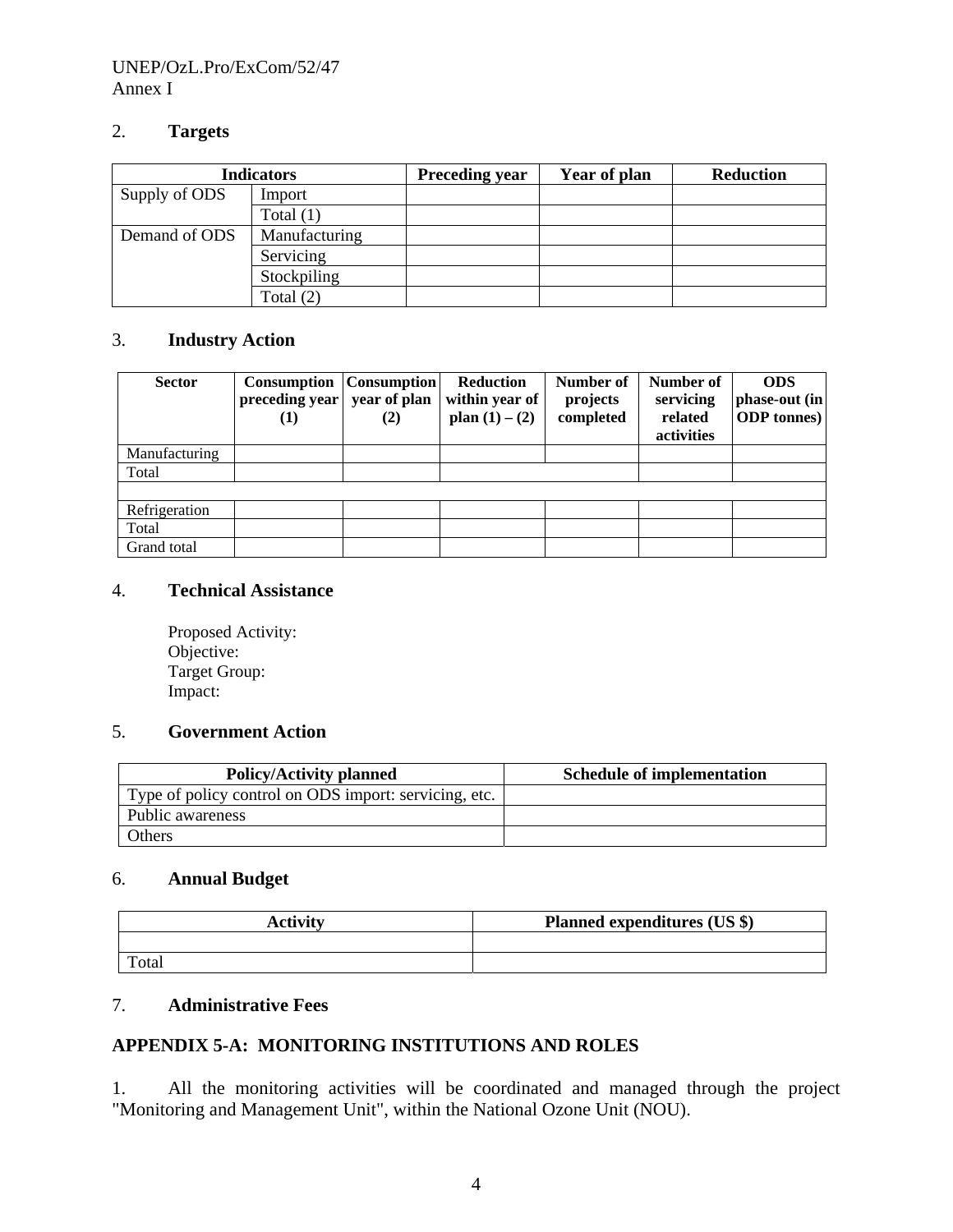2. The Lead IA will have a particularly prominent role in the monitoring arrangements because of its mandate to monitor ODS imports, whose records will be used as a crosschecking reference in all the monitoring programmes for the different projects within the terminal phase-out plan (TPMP). This organization will also undertake the challenging task of monitoring illegal ODS imports and exports with advisements made to the appropriate national agencies through the NOU.

#### Verification and reporting

3. In accordance to decision 45/54 (d), the Executive Committee reserves the right for independent verification in case the Executive Committee selects Saint Lucia for related auditing. Based on discussion with the Lead IA, Saint Lucia should select an independent organization (auditing) to carry out the verification of the TPMP results and this independent monitoring programme.

#### **APPENDIX 6-A: ROLE OF THE LEAD IMPLEMENTING AGENCY**

1. The Lead IA will be responsible for a range of activities to be specified in the project document as follows:

- (a) Ensuring performance and financial verification in accordance with this Agreement and with its specific internal procedures and requirements as set out in the Country's phase-out plan;
- (b) Assisting the Country in preparation of the Annual Implementation Programme;
- (c) Providing verification to the Executive Committee that the Targets have been met and associated annual activities have been completed as indicated in the Annual Implementation Programme consistent with Appendix-5A. In case the Executive Committee selects Saint Lucia consistent with paragraph (d) of decision 45/54, separate funding will be provided by the Executive Committee to the Lead IA for this undertaking;
- (d) Ensuring that the achievements in previous annual implementation programmes are reflected in the future annual implementation programme;
- (e) Reporting on the implementation of the Annual Implementation Programme of the preceding year and preparing for annual implementation programme for the year of submission for submission to the Executive Committee, commencing with the 2008 annual implementation programme combined with the report on the 2007 annual implementation programme;
- (f) Ensuring that appropriate independent technical experts carry out the technical reviews undertaken by the Lead IA;
- (g) Carrying out required supervision missions;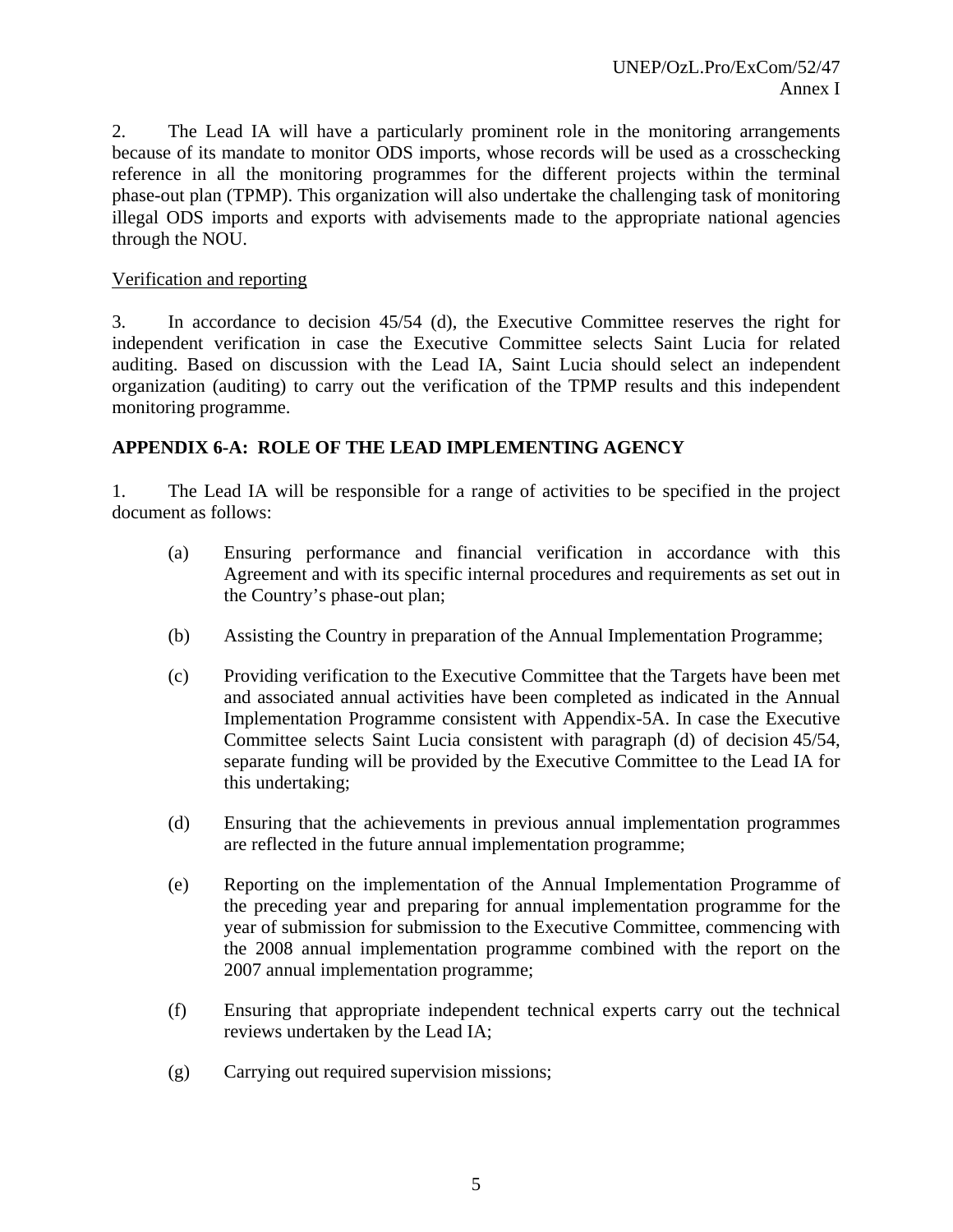#### UNEP/OzL.Pro/ExCom/52/47 Annex I

- (h) Ensuring the presence of an operating mechanism to allow effective, transparent implementation of the Annual Implementation Programme and accurate data reporting;
- (i) Providing verification for the Executive Committee that consumption of the Substances has been eliminated in accordance with the Targets, if requested by the Executive Committee;
- (j) Ensuring that disbursements made to the Country are based on the use of the indicators; and
- (k) Providing assistance with policy, management and technical support when required.

### **APPENDIX 6-B: ROLE OF COOPERATING IMPLEMENTING AGENCY**

Not relevant.

### **APPENDIX 7-A: REDUCTIONS IN FUNDING FOR FAILURE TO COMPLY**

1. In accordance with paragraph 10 of the Agreement, the amount of funding provided may be reduced by US \$10,000 per ODP tonne of reductions in consumption not achieved in the year.

- - -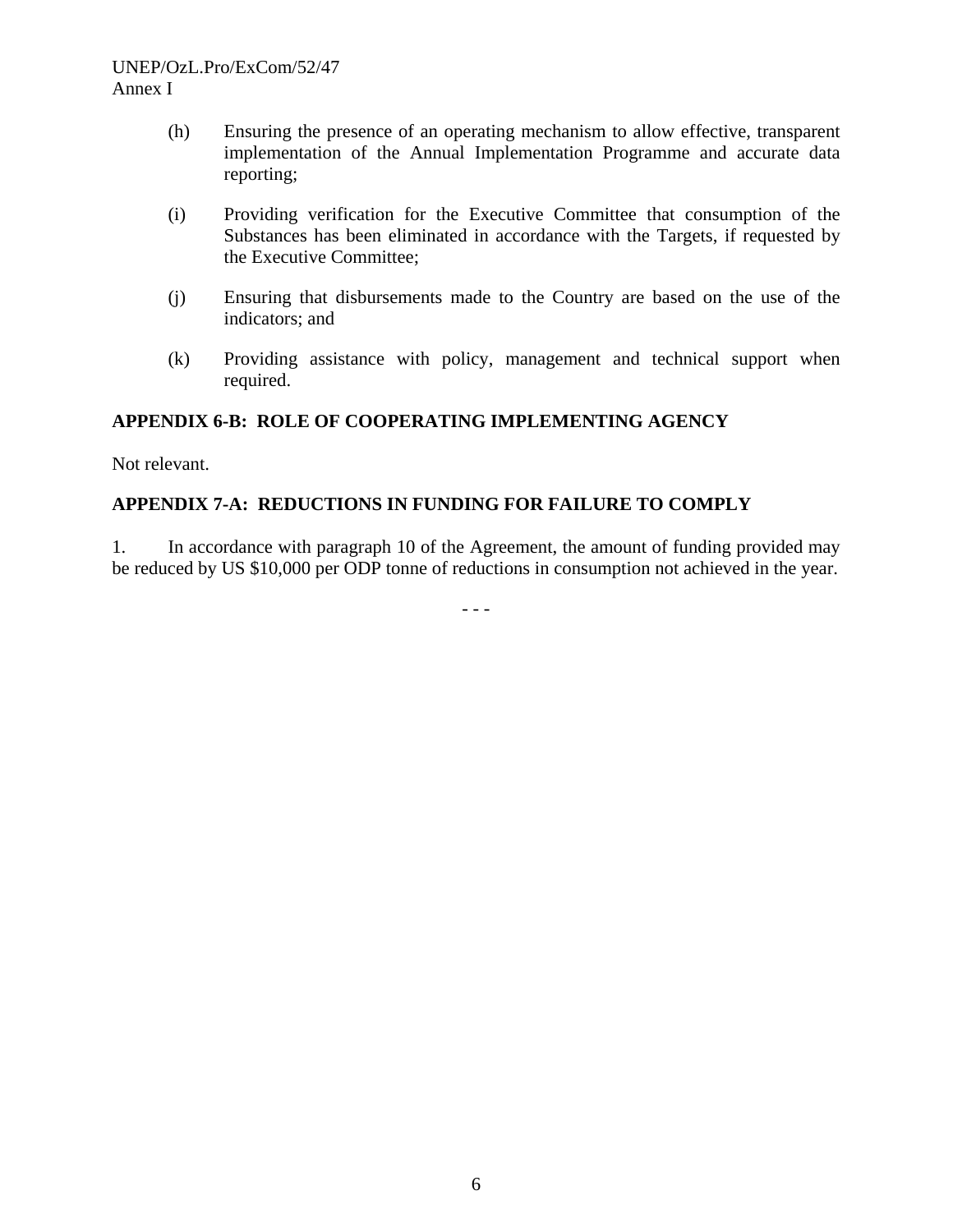# **DRAFT OVERVIEW TABLES FOR MULTI-YEAR AGREEMENTS SAINT LUCIA Annex II**

#### **(1) PROJECT TITLE: Terminal phase-out management plan**

#### **(2) EXECUTIVE COMMITTEE APPROVALS AND PROVISIONS: Not applicable for first tranche**

#### **(3) ARTICLE 7 DATA (ODP TONNES)**

| Substances | <b>Baseline</b> | 1995             | 1996 | 1997 | 1998      | 1999 | 2000     | 2001          | 2002    | 2003     | 2004     | 2005          |
|------------|-----------------|------------------|------|------|-----------|------|----------|---------------|---------|----------|----------|---------------|
| <b>CFC</b> |                 | $\Omega$<br>٥. . |      | 8.5  | U.J       | ے د  | ٠.       |               | $\cdot$ | <u>.</u> | 0.8      | $1.5^{\circ}$ |
| <b>CTC</b> | 0.01            | 0.01             |      | 0.0  | $0.0\,$   | 0.0  | $_{0.0}$ | $0.0\,$       | 0.0     | 0.0      | 0.0      | 0.0           |
| Halons     | $0.0\,$         | 0.0              | 0.0  | 0.0  | $0.0\,$   | 0.0  | $_{0.0}$ | 0.0           | 0.0     | 0.0      | $_{0.0}$ | 0.0           |
| <b>MBR</b> | $0.0\,$         | 0.0              | 0.0  | 0.0  | $0.0^{1}$ | 0.0  | 0.0      | $0.0^{\circ}$ | 0.0     | $_{0.0}$ | $_{0.0}$ | 0.0           |
| <b>TCA</b> | J.O.            | 0.0              | 0.0  | 0.0  | 0.0       | 0.0  | $_{0.0}$ | 0.0           | 0.0     | $_{0.0}$ | $_{0.0}$ | 0.0           |

*Source: A7 Data from the Ozone Secretariat*

| (4) LATEST COUNTRY PROGRAMME SECTORAL DATA (ODP TONNES) |                                |      |       |               |           | Year:   | 2005           |            |                |            |                       |                 |       |
|---------------------------------------------------------|--------------------------------|------|-------|---------------|-----------|---------|----------------|------------|----------------|------------|-----------------------|-----------------|-------|
| <b>Substances</b>                                       | <b>Aerosol</b>                 | Foam | Halon | Refrigeration |           | Solvent | <b>Process</b> | <b>MDI</b> | <b>Lab Use</b> |            | <b>Methyl Bromide</b> | <b>Tobacco</b>  | Total |
|                                                         |                                |      |       | Manufacturing | Servicing |         | Agent          |            |                | <b>OPS</b> | Non-OPS               | <b>Fluffing</b> |       |
| $_{\mathrm{CFC}}$                                       |                                |      |       |               |           |         |                |            |                |            |                       |                 | 1.5   |
| <b>CTC</b>                                              |                                |      |       |               |           |         |                |            |                |            |                       |                 | 0.0   |
| Halons                                                  |                                |      |       |               |           |         |                |            |                |            |                       |                 | 0.0   |
| <b>MBR</b>                                              |                                |      |       |               |           |         |                |            |                |            |                       |                 | 0.0   |
| <b>TCA</b>                                              |                                |      |       |               |           |         |                |            |                |            |                       |                 | 0.0   |
|                                                         | Source: Country Programme Data |      |       |               |           |         |                |            |                |            |                       |                 |       |

#### **(5) PHASE-OUT (ODP TONNES)**

| <b>Substances</b> | Calendar year                                                        | 2003 | 2004 | 2005 | 2006 | 2007 | 2008 | 2009 | <b>Total</b> | <b>Decision</b>                                                                                               |
|-------------------|----------------------------------------------------------------------|------|------|------|------|------|------|------|--------------|---------------------------------------------------------------------------------------------------------------|
| <b>CFC</b>        | Maximum Allowable Consumption<br>(Agreement; per substance if valid) |      |      |      |      |      |      |      |              | a kacamatan ing Kabupatèn Tanggaran Kabupatèn Tanggaran Kabupatèn Tanggaran Kabupatèn Tanggaran Kabupatèn Tan |
|                   | Compliance Action Target (MOP)                                       |      |      |      |      |      |      |      |              | N/A                                                                                                           |
|                   | <b>Reduction Under Plan</b>                                          |      |      |      |      |      |      |      |              |                                                                                                               |
|                   | Remaining Phase-Out to be Achieved                                   |      |      |      |      |      |      |      |              | <u>maanii ka</u>                                                                                              |

1

*Source: Agreement, Inventory, Progress Report, MOP Report, Project Document (Annual Plan) and Verification Reports.*

#### **(6a) PROJECT COSTS (US\$)**

 $\overline{a}$ 

ш

| <b>Calendar</b> vear            | 2003 | 2004 | 2005                                                                                                                 | 2006 | 2007 | 2008 | 2009 | <b>Total</b> |
|---------------------------------|------|------|----------------------------------------------------------------------------------------------------------------------|------|------|------|------|--------------|
| <b>UN Agency</b>                |      |      | <u>a shekara ta 1979, a shekara ta 1971, a shekara ta 1971, a shekara ta 1971, a shekara ta 1971, a shekara ta 1</u> |      |      |      |      |              |
| Funding as per Agreement        |      |      |                                                                                                                      |      |      |      |      |              |
| Disbursement as per Annual Plan |      |      |                                                                                                                      |      |      |      |      |              |
| [Comments]                      |      |      |                                                                                                                      |      |      |      |      |              |

*Source: Agreement, Inventory, Progress Reports and Project Document (Annual Plan)*

#### **(6b) SUBMISSION SCHEDULES (planned and actual)**

| Submission year as per agreement                              | 2003 | 2004 | 2005 | 2006 | 2007 | 2008 | 2009 |
|---------------------------------------------------------------|------|------|------|------|------|------|------|
| <b>UN Agency</b>                                              |      |      |      |      |      |      |      |
| Planned submission as per Agreement                           |      |      |      |      |      |      |      |
| Tranche Number                                                |      |      |      |      |      |      |      |
| Source: Agreement, Inventory and Final ExCom Report Decisions |      |      |      |      |      |      |      |

*Source: Agreement, Inventory and Final ExCom Report Decisions*